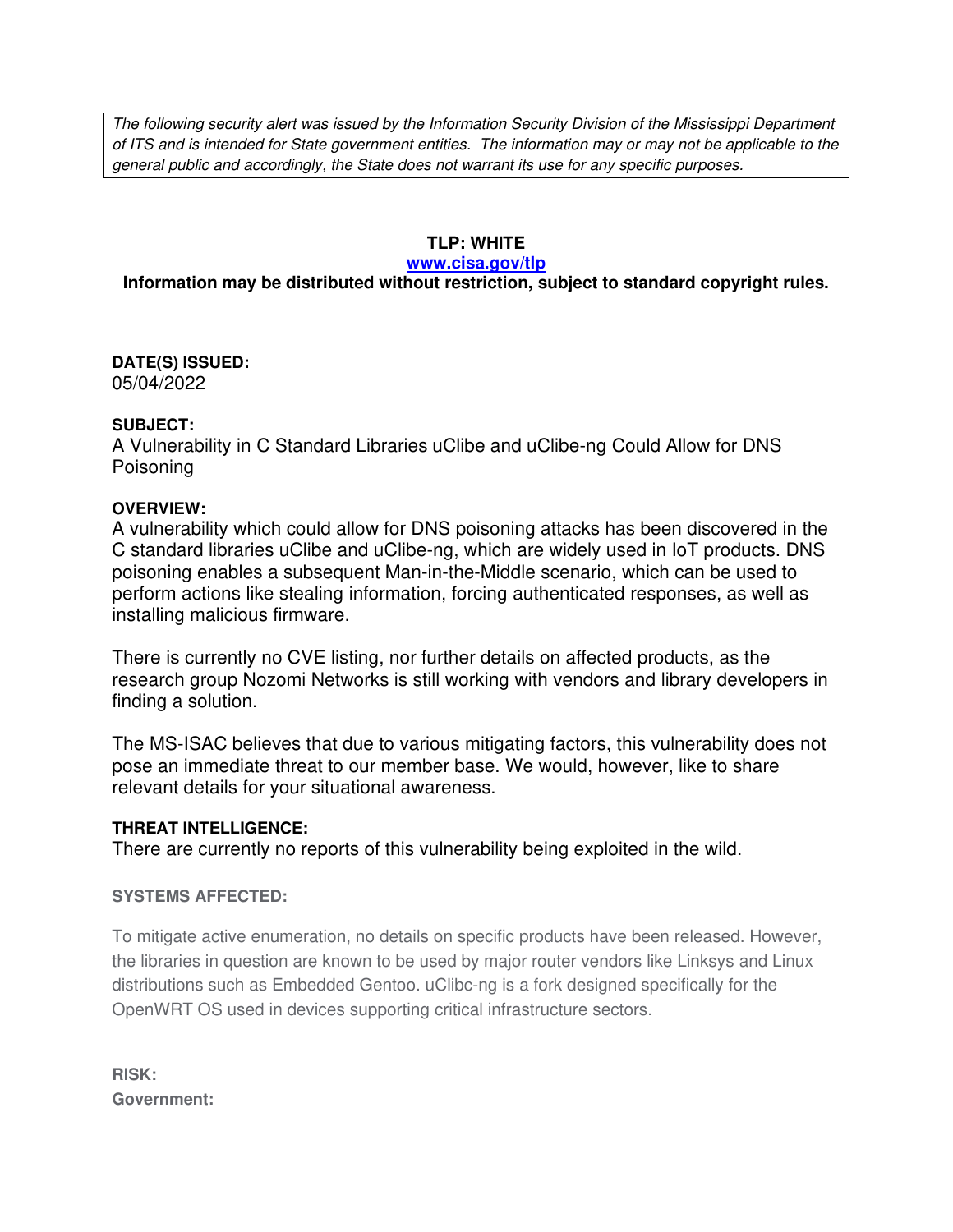- Large and medium government entities: **Medium**
- Small government entities: **Medium**

### **Businesses:**

- Large and medium business entities: **Medium**
- Small business entities: **Medium**

### **Home users: Low**

## **TECHNICAL SUMMARY:**

A vulnerability which could allow for DNS poisoning attacks has been discovered in the C standard libraries uClibe and uClibe-ng, which are widely used in IoT products for DNS client interfaces.

These libraries implement DNS requests by calling the internal " \_dns\_lookup" function, which has the behavior of initializing request transaction IDs at 2, incrementing by one as requests are made, and is then periodically reset back to 2. The predictability of this behavior allows attackers to send unsolicited DNS responses, which can direct the source host to a malicious resolution address if they are able to arrive before the legitimate response. This attack pattern aligns with MITRE ATT&CK technique **T1557:**  *Man-in-the-Middle*, associated with tactics **TA0009:** *Collection* and **TA0006:**  *Credential Access*.

## Attack complexity is contingent on the following lynchpin factors:

- For DNS poisoning to be successful, the attacker must also supply the correct source port associated with the request. In more modern Linux kernels, this source port is randomized between the range 32768–60999.
	- $\circ$  The vulnerability is more easily exploitable only if the attacker knows that the OS uses a narrow/fixed range, hence the decision to not disclose details of vulnerable products/software.
- In order for the malicious responses to win the race against legitimate ones, the attacker needs considerable bandwidth to send them fast enough while also performing the brute forcing detailed above. Attackers would need infrastructure capable of high concurrency, which may be limited to actors with greater sophistication.
	- o Factors providing greater ease of winning the race are high response latency as well as high-volume identical queries, both of which are improbable for an attacker to enumerate.

Because the current lack of information makes it quite difficult for all but the wellresourced and motivated attackers to attempt widespread exploitation, we assess that this vulnerability is currently not likely to present an imminent threat to SLTT agencies. We will update this advisory as new information is released.